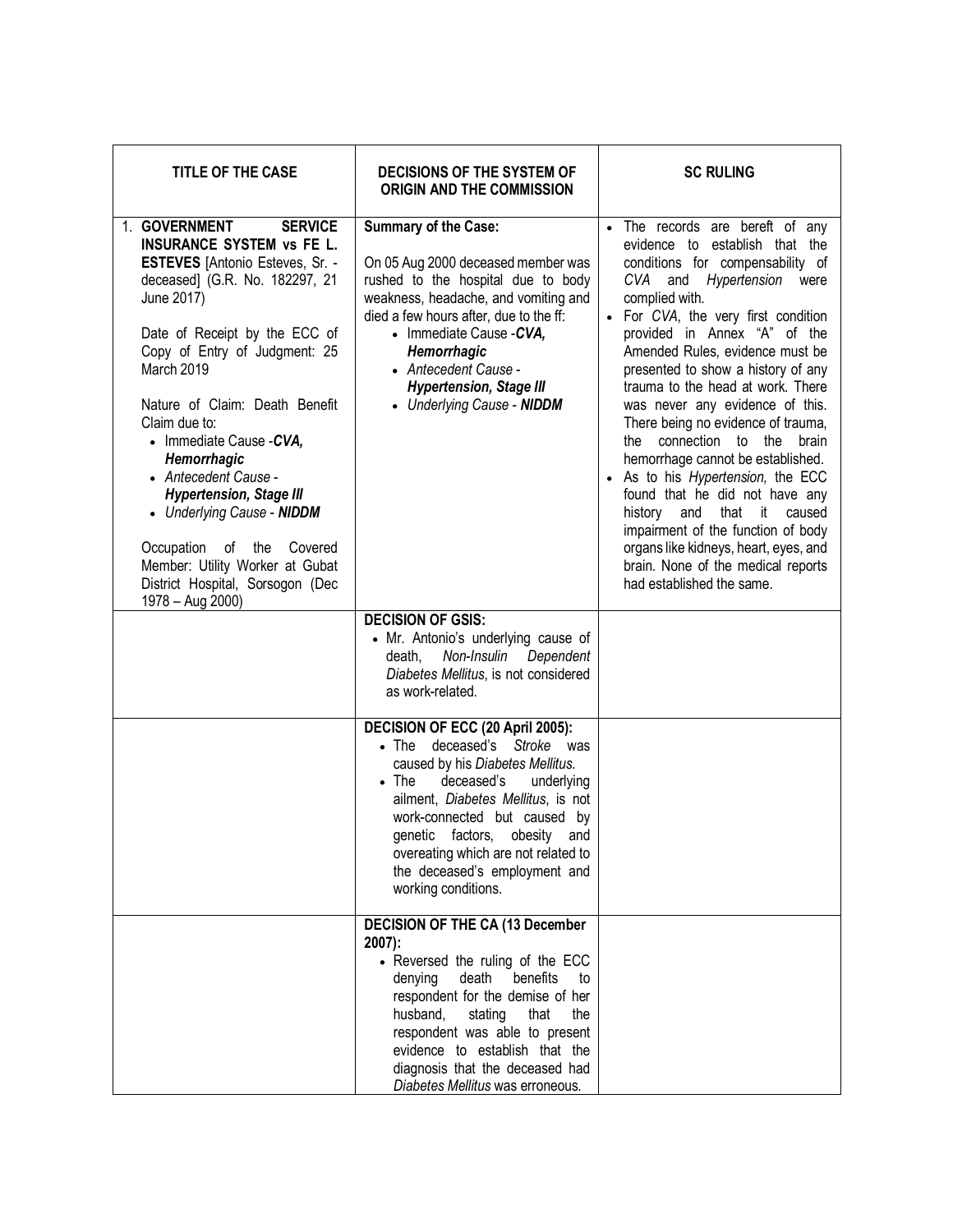|                                                                                                                                                                                                                                                                                                                                                                                                                                                                                                                                                                                                                                         | • On CVA, "The death certificates<br>and the affidavits of the various<br>physicians who studied the medical<br>records of the deceased sufficiently<br>support petitioner's claim for death<br>benefits. The numerous stressful<br>tasks and physical activities that<br>the deceased had to perform as a<br>utility worker at GDH contributed to<br>the development of his illness."        |                                                                                                                                                                                                                                                                                                                                                                                                                                                                                                                                                                                                                                                                                                                                     |
|-----------------------------------------------------------------------------------------------------------------------------------------------------------------------------------------------------------------------------------------------------------------------------------------------------------------------------------------------------------------------------------------------------------------------------------------------------------------------------------------------------------------------------------------------------------------------------------------------------------------------------------------|-----------------------------------------------------------------------------------------------------------------------------------------------------------------------------------------------------------------------------------------------------------------------------------------------------------------------------------------------------------------------------------------------|-------------------------------------------------------------------------------------------------------------------------------------------------------------------------------------------------------------------------------------------------------------------------------------------------------------------------------------------------------------------------------------------------------------------------------------------------------------------------------------------------------------------------------------------------------------------------------------------------------------------------------------------------------------------------------------------------------------------------------------|
| 2. GIOVANNI<br><b>ASHLEY</b><br><b>SAN</b><br><b>COURT</b><br><b>GASPAR</b><br><b>OF</b><br><b>VS</b><br><b>APPEALS,</b><br><b>GOVERNMENT</b><br><b>SERVICE INSURANCE SYSTEM,</b><br><b>AND</b><br><b>EMPLOYEES'</b><br><b>COMPENSATION COMMISSION</b><br>(G.R. No. 238228, 06 June 2018)<br>Date of Receipt by the ECC of<br>Copy of Entry of Judgment: 27<br>March 2019<br>Nature of Claim: Disability Benefit<br>Claim due to Vitreous Hemorrhage<br>of the Right Eye<br>Occupation of the Covered<br>Member: Assistant Statistician of<br>DAR, Region IV-A,<br>Laguna<br>Provincial Office; Agrarian Reform<br>Program Technologist | Summary of the Case:<br>On 6 July 2012, while petitioner was<br>working as a land surveyor,<br>he<br>experienced a sudden and piercing pain<br>which caused blindness on his right eye.<br>He was diagnosed to be suffering from<br>Vitreous Hemorrhage of his right eye<br>where a nerve ruptured causing<br>bleeding and blindness. Thereupon, he<br>underwent Pars Plan Vitrectomy.        | Affirmation of the following Rulings of<br>the CA (31 August 2017):<br>• Appellant failed to demonstrate that<br>his illness was caused by his<br>employment and that the risk of<br>contracting<br>the<br>disease<br>was<br>increased by his working condition.<br>While the law requires only a<br>reasonable work-connection and not<br>a direct causal relation, petitioner<br>proffered no telling proof that his<br>ailment was really brought about by<br>the nature of his work. His attribution<br>to the working condition on the field<br>deserves scant consideration.<br>Petitioner's<br>illness<br>seemingly<br>$\bullet$<br>caused by ocular inspection and<br>survey work is devoid of any medical<br>underpinning. |
|                                                                                                                                                                                                                                                                                                                                                                                                                                                                                                                                                                                                                                         | DECISION OF GSIS (27 July 2015):<br>• His claim was denied because it<br>was neither connected with his<br>work nor did it increase the risk of<br>contracting the same.                                                                                                                                                                                                                      |                                                                                                                                                                                                                                                                                                                                                                                                                                                                                                                                                                                                                                                                                                                                     |
|                                                                                                                                                                                                                                                                                                                                                                                                                                                                                                                                                                                                                                         | <b>DECISION OF ECC (14 December</b><br>$2015$ :<br>• Vitreous Hemorrhage<br>in not<br>included in the list of occupational<br>diseases under the Amended<br>Rules<br>Employees'<br>on<br>Compensation;<br>The appellant failed to provide<br>substantial evidence showing that<br>his working conditions as Assistant<br>Statistician<br>has<br>caused<br>the<br>manifestation of the illness |                                                                                                                                                                                                                                                                                                                                                                                                                                                                                                                                                                                                                                                                                                                                     |
| 3. ANALYN<br><b>LAYUGAN</b><br>А.<br><b>GOVERNMENT</b><br><b>SERVICE</b><br>VS<br><b>INSURANCE SYSTEM [Corporal</b>                                                                                                                                                                                                                                                                                                                                                                                                                                                                                                                     | <b>Summary of the Case:</b><br>• On 18 September 2006, Corporal<br>Layugan figured in a fatal accident                                                                                                                                                                                                                                                                                        | Affirmed the Rulings of the CA.<br>$\bullet$<br>The appellant, with the provisional<br>representation of the PAO-SACS,<br>filed a Motion for Extension of Time                                                                                                                                                                                                                                                                                                                                                                                                                                                                                                                                                                      |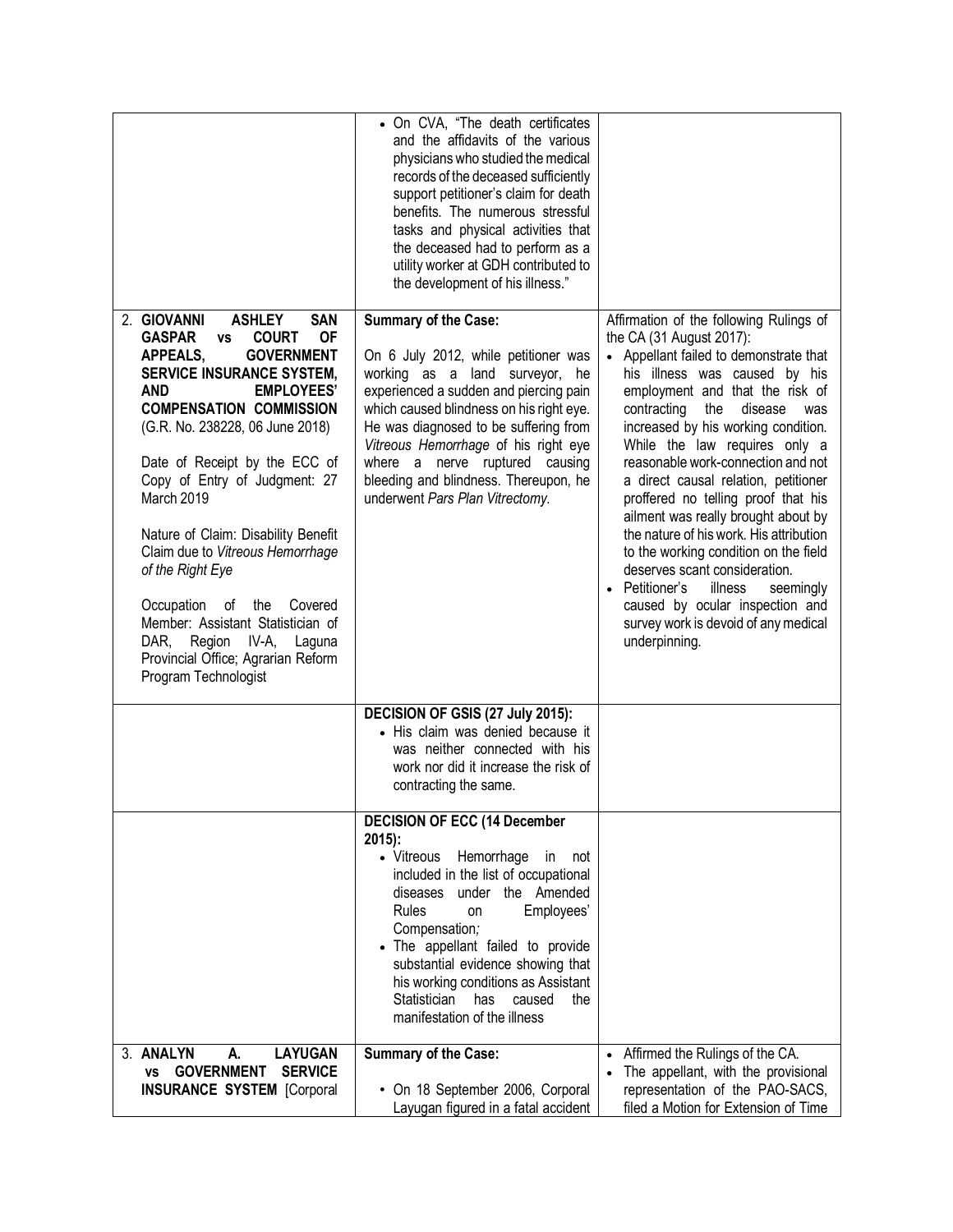| Ramon I. Layugan - deceased]<br>(G.R. No. 233785, 05 March 2018)<br>Date of Receipt by the ECC of<br>Copy of Entry of Judgment: 27<br>March 2019<br>Nature of Claim: Death Benefit due<br>to multiple gun shot wounds<br>Occupation<br>Covered<br>of<br>the<br>Member: Member of the Armed<br>Forces of the Philippines (30 April<br>1993 – Sept 2006) | while in a military encounter with<br>the NPA in Baggao, Cagayan,<br>causing his death. His wife only<br>filed a claim on 20 November 2014,<br>eight (8) years from the date of the<br>incident.                                                                                                                                                                                                                                                                                                                                                                                                                                                                                                                                                                                                                                                                                                   | to File Petition for Review on<br>Certiorari. Eventually, the PAO-<br>SACS filed a Manifestation with<br>Motion to Withdraw Appeal since it<br>appears that the appellant is no<br>longer interested in the instant case.<br>Thus, the SC declared this case<br>CLOSED and TERMINATED. |
|--------------------------------------------------------------------------------------------------------------------------------------------------------------------------------------------------------------------------------------------------------------------------------------------------------------------------------------------------------|----------------------------------------------------------------------------------------------------------------------------------------------------------------------------------------------------------------------------------------------------------------------------------------------------------------------------------------------------------------------------------------------------------------------------------------------------------------------------------------------------------------------------------------------------------------------------------------------------------------------------------------------------------------------------------------------------------------------------------------------------------------------------------------------------------------------------------------------------------------------------------------------------|----------------------------------------------------------------------------------------------------------------------------------------------------------------------------------------------------------------------------------------------------------------------------------------|
|                                                                                                                                                                                                                                                                                                                                                        | <b>DECISION OF GSIS (21 November</b><br>$2014$ :                                                                                                                                                                                                                                                                                                                                                                                                                                                                                                                                                                                                                                                                                                                                                                                                                                                   |                                                                                                                                                                                                                                                                                        |
|                                                                                                                                                                                                                                                                                                                                                        | • Appellant's claim was denied by<br>reason of the lapsed period of<br>claiming benefits.                                                                                                                                                                                                                                                                                                                                                                                                                                                                                                                                                                                                                                                                                                                                                                                                          |                                                                                                                                                                                                                                                                                        |
|                                                                                                                                                                                                                                                                                                                                                        | <b>DECISION OF ECC</b><br>(27 March 2015):<br>• The EC claim was filed beyond the<br>three-year prescriptive<br>period<br>under Article 201 of P.D. No. 626,<br>as amended.                                                                                                                                                                                                                                                                                                                                                                                                                                                                                                                                                                                                                                                                                                                        |                                                                                                                                                                                                                                                                                        |
|                                                                                                                                                                                                                                                                                                                                                        | <b>DECISION OF CA</b><br>(22 May 2015):<br>• On the appellant's contention that<br>she is entitled to the benefits under<br>P.D. No. 626, as amended, in view<br>of the exceptions under the ECC<br>Rules of Procedure,<br>having<br>immediately filed her death<br>benefits with the AFP, the CA ruled<br>that the benefits extended by the<br>AFP and the ECC are manifestly<br>different and remain separate.<br>• On the appellant's contention that<br>the three (3) year prescriptive<br>period under Art. 201 of P.D. No.<br>626, as amended, should be<br>superseded by Art. 1144 of the<br>Civil Code, the CA ruled that P.D.<br>No. 626, as amended is a special<br>law applicable to the prescriptive<br>period for filing of claims by<br>covered employees. Thus, it<br>prevails over Art. 1144 of the NCC,<br>(Generalia<br>general<br>law.<br>а<br><b>Specialibus Non Derogant)</b> |                                                                                                                                                                                                                                                                                        |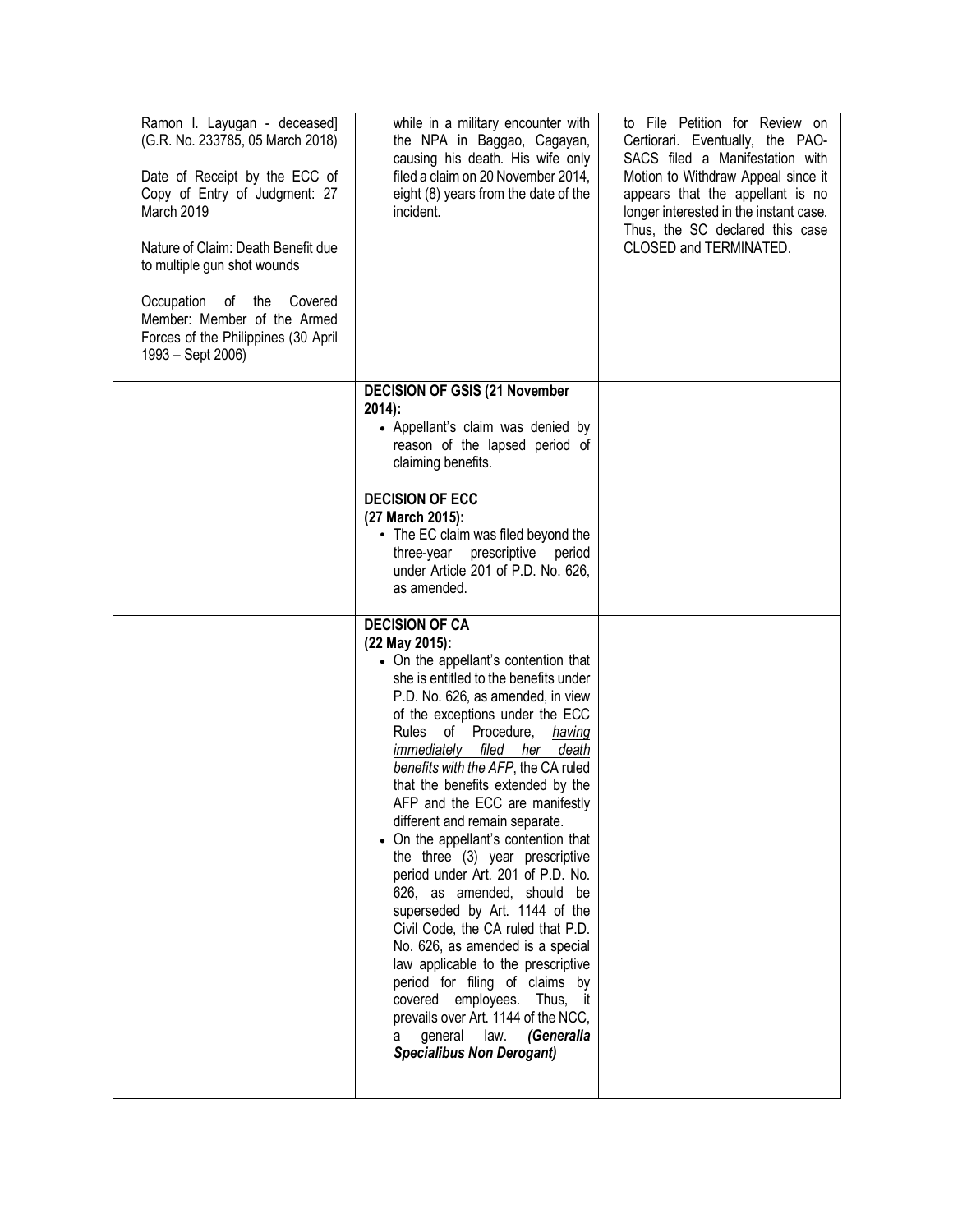| <b>4. GOVERNMENT</b><br><b>SERVICE</b><br><b>INSURANCE SYSTEM vs SIMEON</b><br><b>TAÑEDO, JR</b> (G.R. No. 193500, 20<br>November 2017)<br>Date of Receipt by the ECC of<br>Copy of Entry of Judgment: 09<br>January 2019<br>Nature of Claim: Disability Benefit<br>due to Varicosities<br>Occupation<br>Covered<br>of the<br>Member: Records Officer at the<br>Bureau of Internal Revenue | <b>Summary of the Case:</b><br>· Mr. Tañedo has been a public<br>servant since 01 March 1976 and<br>held the position of Records Officer<br>before his retirement in December<br>2007. On 01 December 203, he<br>was examined at the National<br>Kidney Institute where he was<br>found to have Varicosities or<br>Veins<br>in his legs.<br>Varicose<br>that<br>his<br>ailment<br>Convinced<br>supervened by reason and in the<br>course of his employment with the<br>BIR, he filed a claim before the<br>GSIS for compensation benefits<br>under P.D. No. 626, as amended.                                                                        | The SC reversed the CA Ruling and<br>concurred with the ECC's evaluation<br>that Mr. Tañedo suffered from a non-<br>occupational disease and that he<br>failed to prove the work-connection of<br>his illness.<br>Mr. Tañedo<br>failed to<br>provide<br>substantial evidence to prove that his<br>medical condition was caused by his<br>work at the BIR. He was unable to<br>present any competent medial<br>history, records, or a physician's<br>that<br>would<br>objectively<br>report<br>demonstrate that his claim has of a<br>reasonable connection between his<br>work and his medical ailment has<br>substantial basis. All that can be<br>found are (a) hospitalization claim for<br>payment, and (b) the radiology<br>consultation report that both merely<br>describe his medical condition of<br>"stasis dermatitis" or "superficial<br>varicosities" but with no medical<br>assessment as to the cause thereof. |
|--------------------------------------------------------------------------------------------------------------------------------------------------------------------------------------------------------------------------------------------------------------------------------------------------------------------------------------------------------------------------------------------|-----------------------------------------------------------------------------------------------------------------------------------------------------------------------------------------------------------------------------------------------------------------------------------------------------------------------------------------------------------------------------------------------------------------------------------------------------------------------------------------------------------------------------------------------------------------------------------------------------------------------------------------------------|-------------------------------------------------------------------------------------------------------------------------------------------------------------------------------------------------------------------------------------------------------------------------------------------------------------------------------------------------------------------------------------------------------------------------------------------------------------------------------------------------------------------------------------------------------------------------------------------------------------------------------------------------------------------------------------------------------------------------------------------------------------------------------------------------------------------------------------------------------------------------------------------------------------------------------|
|                                                                                                                                                                                                                                                                                                                                                                                            | <b>DECISION OF GSIS (24 January</b><br>$2004$ :<br>• Appellant's claim was denied on<br>the ground that Varicosities is not<br>considered<br>occupational<br>an<br>disease under P.D. No. 626, as                                                                                                                                                                                                                                                                                                                                                                                                                                                   |                                                                                                                                                                                                                                                                                                                                                                                                                                                                                                                                                                                                                                                                                                                                                                                                                                                                                                                               |
|                                                                                                                                                                                                                                                                                                                                                                                            | amended.<br><b>DECISION OF ECC</b><br>(17 December 2007):<br>• The ECC affirmed the GSIS' denial<br>of Mr. Tañedo's claim. It is required<br>of the appellant to prove that the<br>risk of contracting the said ailment<br>was increased by the nature of his<br>working conditions.<br>However,<br>looking the possible causes and<br>the appellant's job as Records<br>Officer, it appears that causal<br>relationship between his illness<br>and his job cannot not established.<br>· Medical science has already<br>established that familial tendency<br>is the most important predisposing<br>factor in the development of<br>varicose veins. |                                                                                                                                                                                                                                                                                                                                                                                                                                                                                                                                                                                                                                                                                                                                                                                                                                                                                                                               |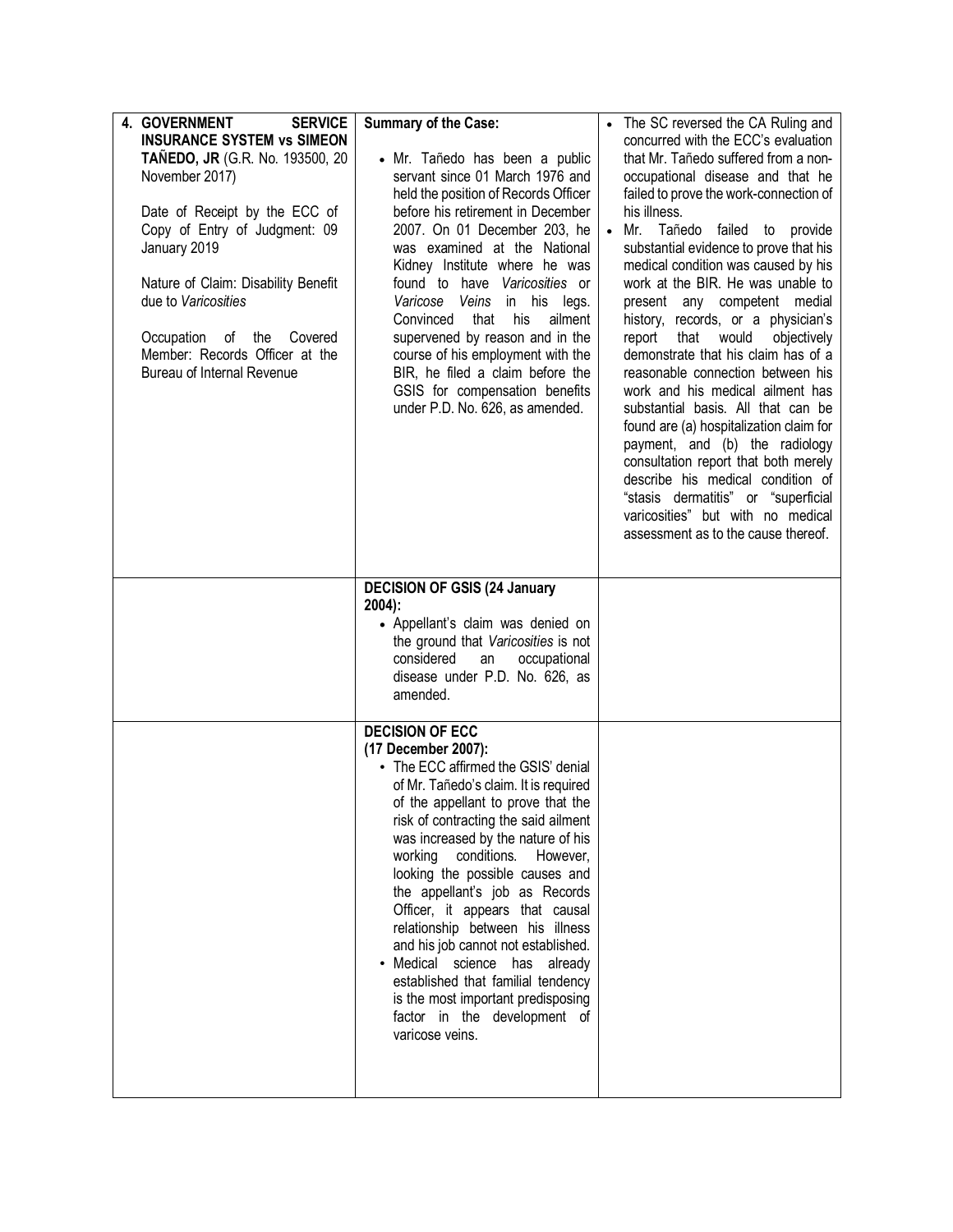| 5. PERIOLA<br><b>TABA</b><br>J.<br><b>vs SOCIAL SECURITY SYSTEM,</b><br><b>PICOP</b><br><b>RESOURCES,</b><br>INC.<br>[Bautista Taba - deceased] (UDK-                                                                                                                                                                                                       | <b>DECISION OF CA</b><br>(15 April 2010):<br>• The CA reversed the Decision of<br>the ECC.<br><b>Summary of the Case:</b><br>• On 13 Nov 1995, the deceased<br>member died due to Cardio                                                                                                                                                                                                  | Affirmation of the following Rulings of<br>the CA (28 February 2017):<br>• The petitioner filed a claim on 26<br>September 2003, both for the injury                                                                                                                                                                                                                                                                                                                                                                                                                                                                                                                                                                                                                                                                                                                                                         |
|-------------------------------------------------------------------------------------------------------------------------------------------------------------------------------------------------------------------------------------------------------------------------------------------------------------------------------------------------------------|-------------------------------------------------------------------------------------------------------------------------------------------------------------------------------------------------------------------------------------------------------------------------------------------------------------------------------------------------------------------------------------------|--------------------------------------------------------------------------------------------------------------------------------------------------------------------------------------------------------------------------------------------------------------------------------------------------------------------------------------------------------------------------------------------------------------------------------------------------------------------------------------------------------------------------------------------------------------------------------------------------------------------------------------------------------------------------------------------------------------------------------------------------------------------------------------------------------------------------------------------------------------------------------------------------------------|
| 16086, 21 March 2018)<br>Date of Receipt by the ECC of<br>Copy of Entry of Judgment: 13<br>February 2019<br>Nature of Claim: Death Benefit due<br>Cardio<br>Pulmonary Arrest<br>to<br>Post<br>secondary<br>to<br>Cerebrovascular<br>Accident<br>Thrombosis.<br>Occupation<br>of<br>the<br>Covered<br>Member: Paper Rigger at PICOP<br>(Dec 1977 – Feb 1995) | Pulmonary Arrest secondary to<br>Post Cerebrovascular Accident<br>Thrombosis.<br>As<br>alleged<br>by<br>appellant, she filed for EC Death<br>Benefits before the SSS-Bislig<br>Branch 18 Dec 1995.                                                                                                                                                                                        | sustained by her husband on 27<br>February 1988 and for his death on<br>13<br>November<br>1995,<br>hence,<br>petitioner's cause of action has<br>clearly prescribed, having filed her<br>claim beyond the three-year period.<br>• On the compensability of deceased<br>member's CVA, the court ruled that,<br>in order for a listed occupational<br>disease and its resulting disability or<br>death to be compensable, the<br>conditions set forth under Annex "A"<br>of the Amended Rules must first be<br>satisfied. Hence, it is not sufficient for<br>CVA to be listed as an occupational<br>work-related<br>disease.<br>The<br>or<br>petitioner still has to prove, by<br>substantial evidence, the causal<br>relationship between her husband's<br>death and his working conditions in<br>order for<br>claim<br>her<br>to<br>be<br>compensable. In this case, however,<br>petitioner failed to do so. |
|                                                                                                                                                                                                                                                                                                                                                             | <b>DECISION OF SSS-MOD</b><br>(11 January 2012):<br>• Member's<br>death<br>cannot<br>be<br>considered work-connected in the<br>absence of documents proving that<br>his death was due to the nature of<br>his job.<br>$\bullet$ No<br>employer-employee<br>relationship at the time of his death<br>considering that per computer<br>records, the last contribution was<br>February 1995. |                                                                                                                                                                                                                                                                                                                                                                                                                                                                                                                                                                                                                                                                                                                                                                                                                                                                                                              |
|                                                                                                                                                                                                                                                                                                                                                             | <b>DECISION OF ECC</b><br>(23 May 2012):<br>• The claim has prescribed pursuant<br>to ECC Board Resolution No. 10-<br>03-45 ("Clarifying the Rules on<br>Prescription under P.D. No. 626, as<br>amended").<br>• Petitioner failed to show proof that<br>conditions<br>for<br>the<br>the<br>compensability of CVA Thrombosis                                                               |                                                                                                                                                                                                                                                                                                                                                                                                                                                                                                                                                                                                                                                                                                                                                                                                                                                                                                              |